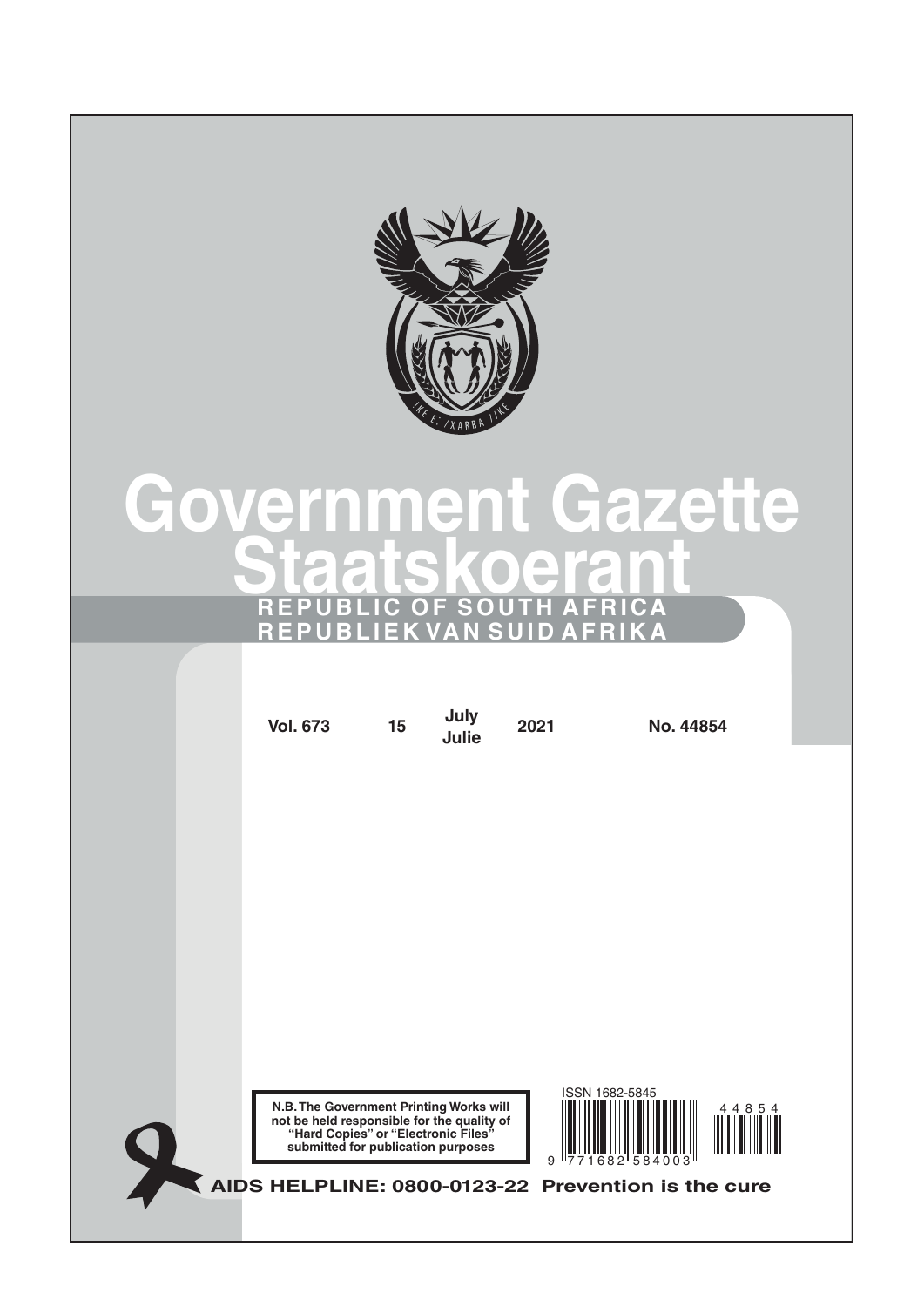# **IMPORTANT NOTICE:**

**The GovernmenT PrinTinG Works Will noT be held resPonsible for any errors ThaT miGhT occur due To The submission of incomPleTe / incorrecT / illeGible coPy.**

**no fuTure queries Will be handled in connecTion WiTh The above.**

#### **Contents**

*Page Gazette No. No. No.*

Government Notices • Goewermentskennisgewings

**Trade, Industry and Competition, Department of / Handel, Nywerheid en Kompetisie, Departement van**

616 Competition Act (89/1998) as amended: Block exemptions for the Security of supply of Essential Goods, 2021 ... 44854 3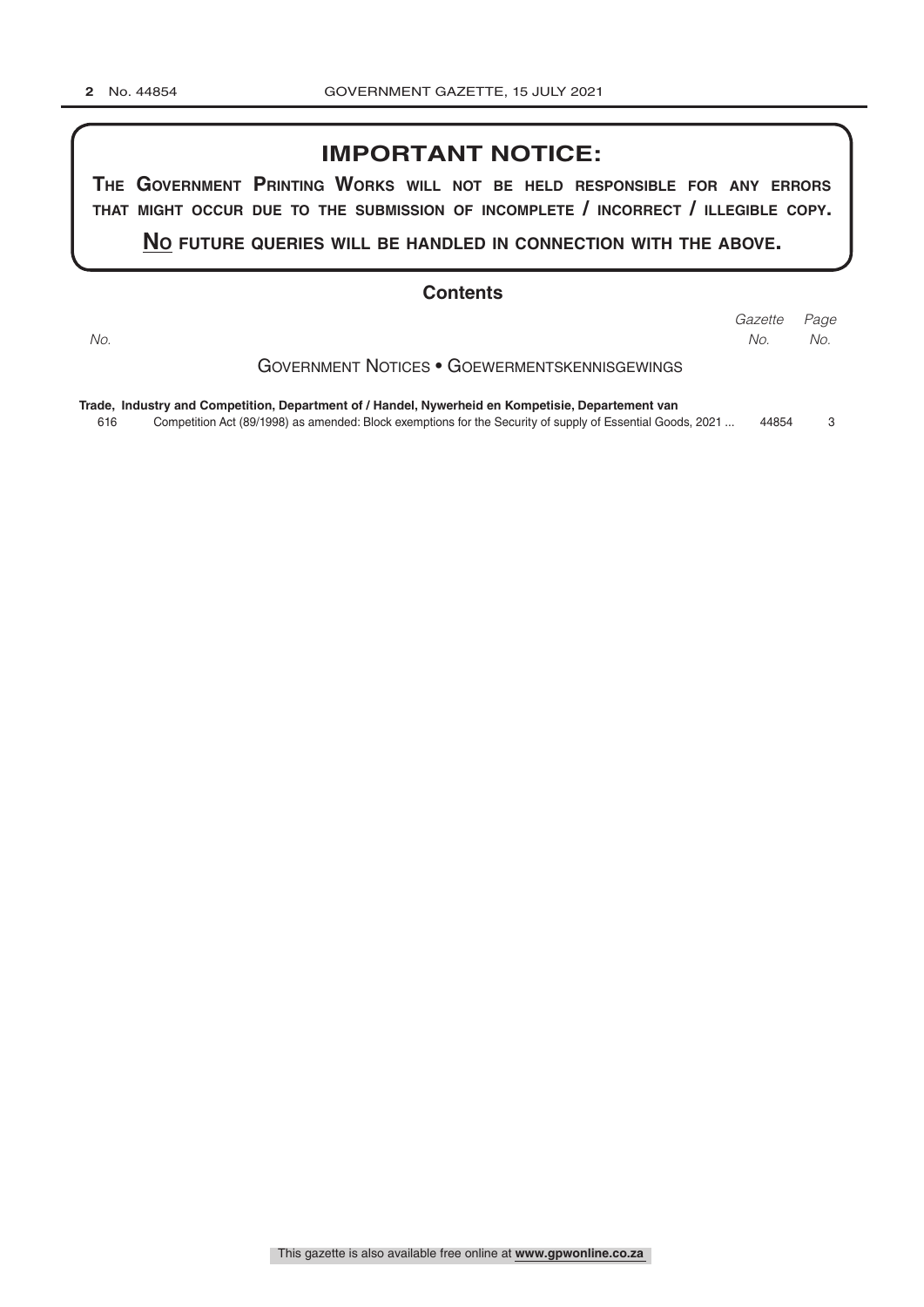# Government Notices • Goewermentskennisgewings **DEPARTMENT OF TRADE, INDUSTRY AND COMPETITION**

#### **DEPARTMENT OF TRADE, INDUSTRY AND COMPETITION**

**NO. R**

**NO. 616 15 July 2021**

# **BLOCK EXEMPTION FOR THE SECURITY OF SUPPLY OF ESSENTIAL GOODS, 2021**

I, Ebrahim Patel, Minister of Trade, Industry and Competition, after consultation with the Competition Commission, in terms of section 10(10), read with section 78(1) of the Competition Act, 1998 (Act No. 89 of 1998) as amended, made the following Regulations as set out in the Schedule hereto:

The purpose of these Regulations is to exempt a category of agreements or practices amongst firms in the supply chain for essential goods from the application of sections 4 and 5 of the Act in response to disruptions to the supply chains of essential goods within the country.

The regulations will come into effect on the date of publication hereof in the Gazette.

Work Ash

**MR EBRAHIM PATEL MINISTER OF TRADE, INDUSTRY AND COMPETITION**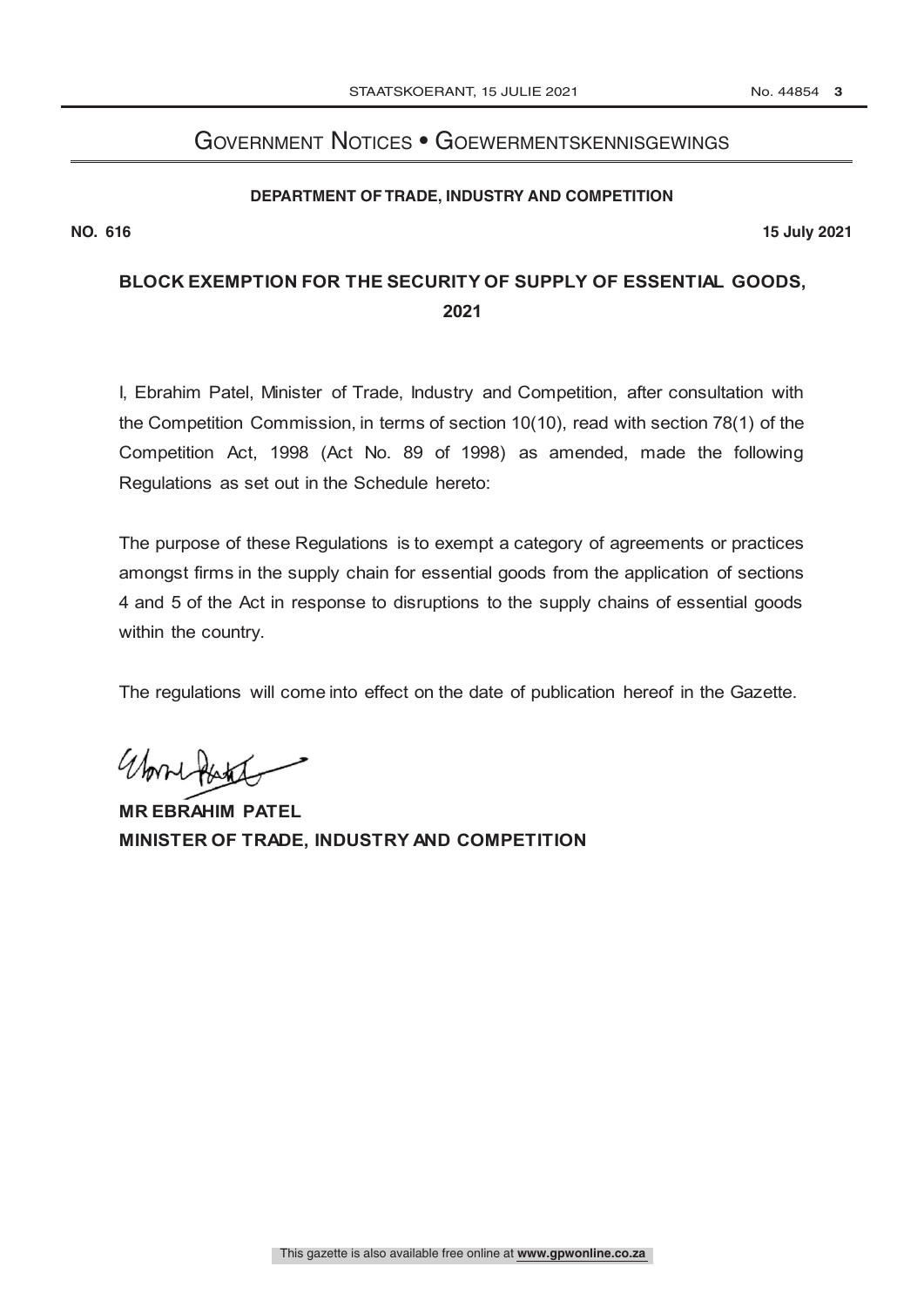### **SCHEDULE**

#### **Definition**

- 1. In these Regulations any word or expression to which a meaning has been assigned in the Act shall bear that meaning and, unless the context otherwise indicates –
	- 1.1. **"Act"** means the Competition Act No. 89 of 1998, as amended;
	- 1.2. **"Essential goods"** means basic food and consumer items, emergency products, medical and hygiene supplies (including pharmaceutical products), refined petroleum products and emergency clean-up products. Essential goods include the final good itself as well as all inputs in the supply chain required for the production, distribution and retail of the essential goods; and
	- 1.3. **"Minister"** has the same meaning as defined in the Act.

#### **Purpose**

- 2. The purpose of these Regulations is to exempt a category of agreements or practices amongst firms in the supply chain for essential goods, as set out in Annexure A, from the application of sections 4 and 5 of the Act in response to disruptions to the supply chains of essential goods within the country, solely with the purpose of:
	- 2.1. preventing critical shortages of essential goods within the country; and
	- 2.2. promoting the equitable distribution of scarce essential goods across the country to consumers, especially poorer households, and customers, including small businesses.

#### **Category of agreements or practices exempted**

3. The Minister hereby exempts the following categories of agreements or practices by firms in the value chain (i.e. production, distribution and retail) for essential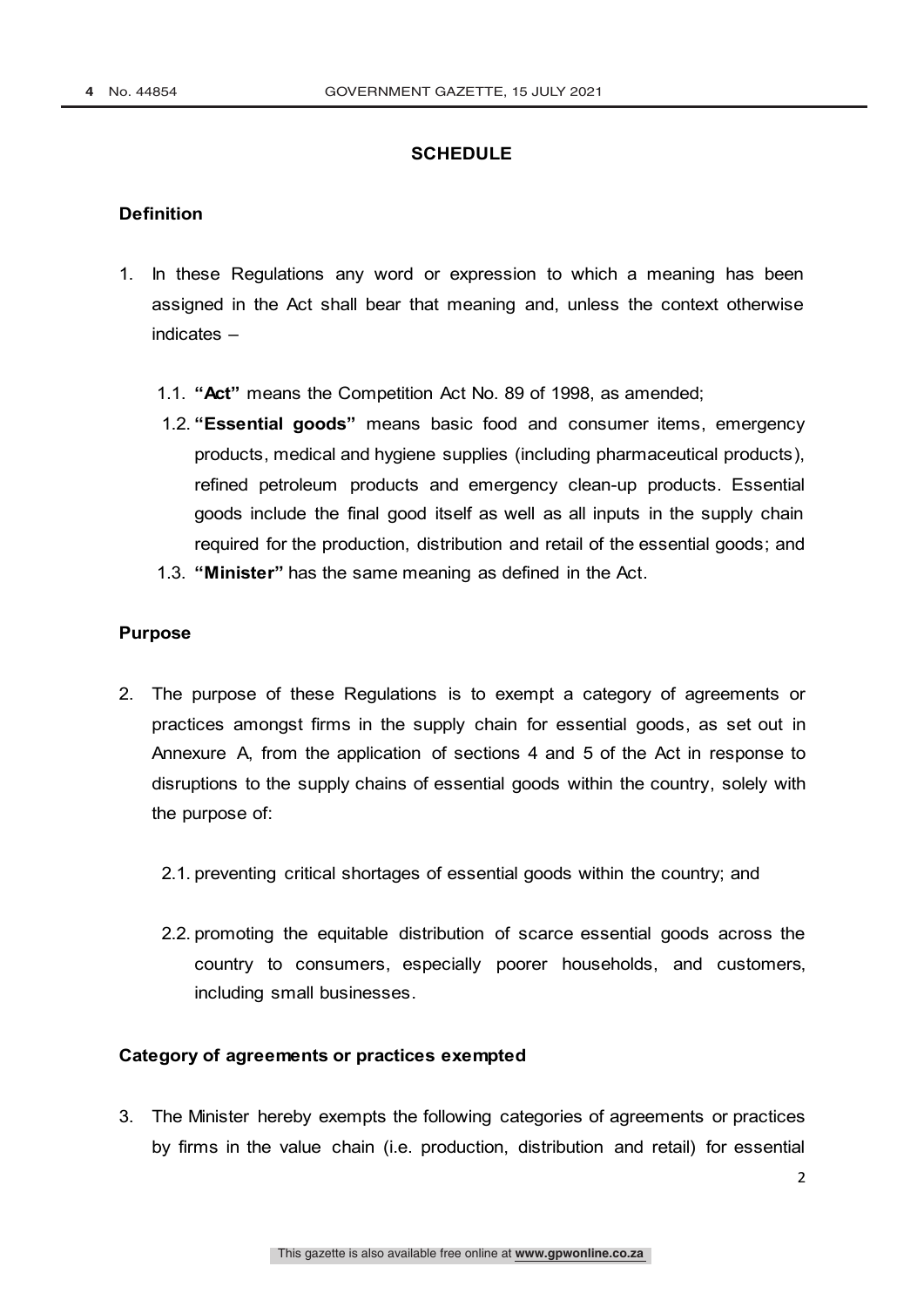goods from the application of sections 4 and 5 of the Act for the sole purpose of responding to actual or anticipated shortages of essential goods in general or in particular areas of the country, and where the essential goods suppliers have notified the Department of Trade, Industry and Competition ("**DTIC**") and the Competition Commission ("**Commission**") of actual or anticipated shortages and the need to engage in such practices:

#### *Exempted communication*

- 3.1. Communicating with each other in relation to the loss of stock or capacity in general and in particular areas of the country in order to determine the extent and location of likely shortages of essential goods;
- 3.2. Communicate with each other in relation to the availability of stocks and capacity in general and in particular areas of the country in order to determine the overall capacity for supply and the ability of different firms to supply different areas, as well as the timing thereof; and
- 3.3. Communicate with each other as to the extent of demand for essential goods in different parts of the country in order to determine the extent of shortage and an equitable distribution of available supply across the country to consumers and customers, including small businesses.

#### *Exempted coordination*

- 3.4. Coordinating in relation to the allocation of inputs across producers of essential goods in order to reduce anticipated or actual shortages in general or in particular areas, and to ensure an equitable distribution of essential goods across the country, including the transfer of inputs between producers of essential goods;
- 3.5. Coordination in relation to the distribution of essential goods to different geographic areas in order to ensure an equitable distribution of essential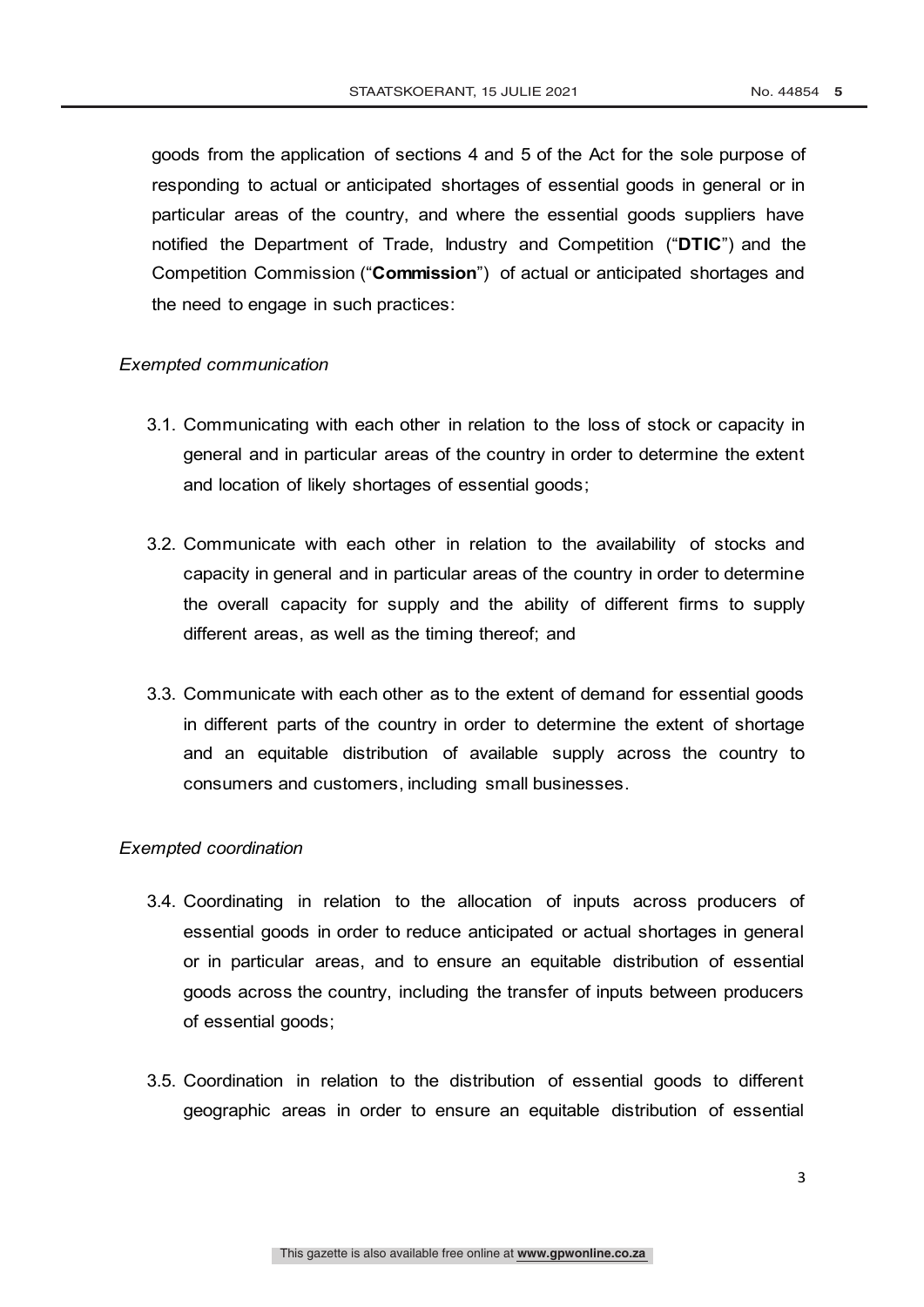goods across the country to consumers, and especially poorer households, and customers, including small businesses; and

3.6. Coordination in relation to measures that may expand stocks or capacity in order to relieve anticipated shortages of essential goods in general or in particular areas.

## **Exclusions**

- 4. These Regulations do not:
	- 4.1. exempt price-fixing and collusive tendering in respect of essential goods and inputs used in the production of essential goods; and
	- 4.2. authorise any discussion of the pricing of essential goods and the pricing of inputs used in the production of essential goods.
- 5. Firms in the supply chain for essential goods remain subject to the Consumer and Customer Protection and National Disaster Management Regulations and Directions1 ("**Regulations and Directions**") issued on 19 March 2020. In terms of section 4 of the Regulations and Directions, any increases in prices for the essential goods, or the supply of inputs for essential goods, must be cost justified and not increase the net margin or mark-up for that good above the average margin or mark-up for that good in the three month period to 1 March 2020.

#### **Scope of the exemption**

6. The scope of these Regulations is limited only to agreements or practices specified under paragraphs 3 and which have the sole purpose of responding to actual and anticipated shortages for essential goods in general, or in particular areas of the country, arising from disruptions to the supply chains for essential goods.

<sup>&</sup>lt;sup>1</sup> Government Notice No. 350 of GG 43116.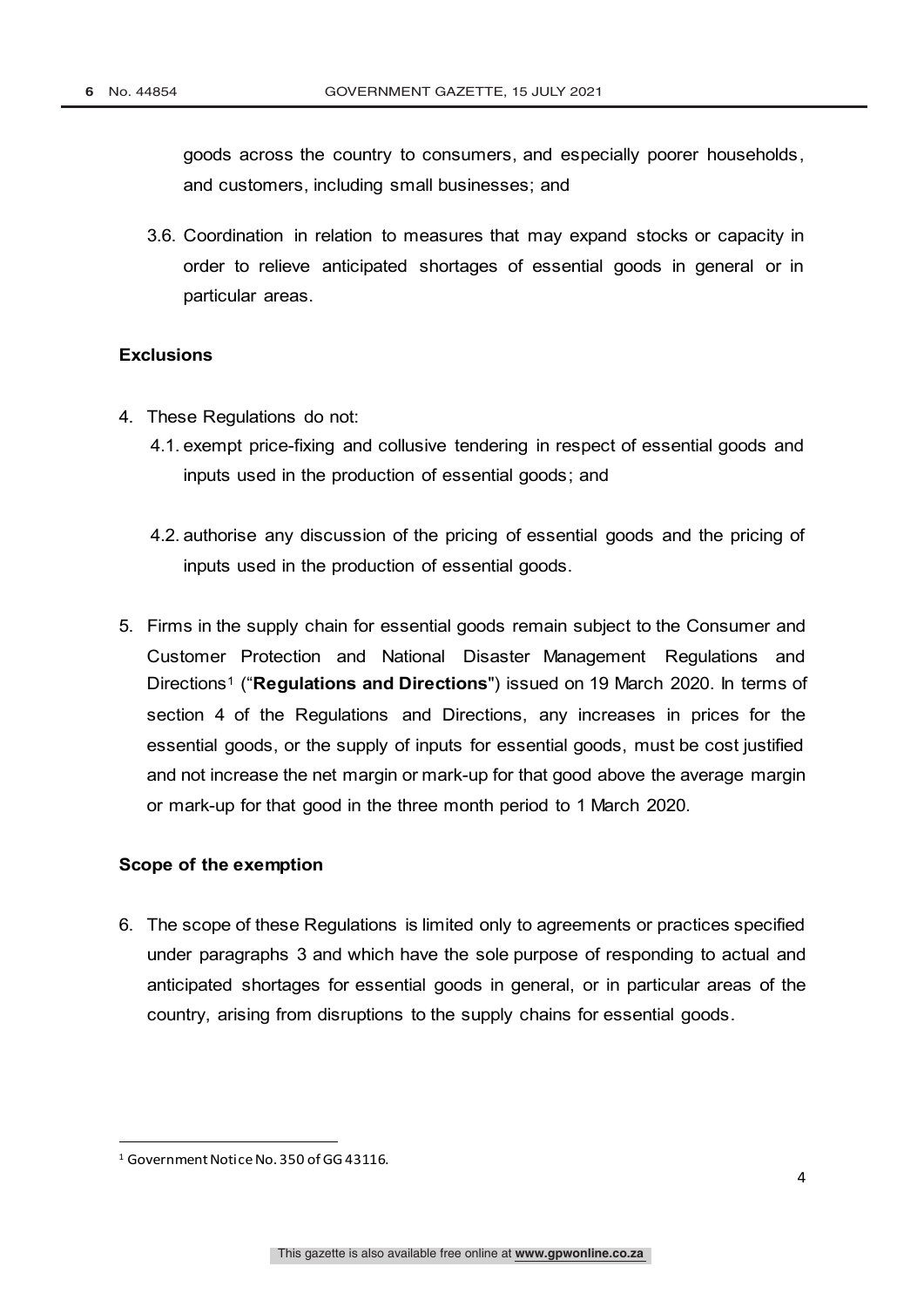7. These Regulations applies where the essential goods suppliers have notified the DTIC and the Commissionof anticipated shortages and the need to engage in such practices to address such shortages prior to engaging in such conduct.

#### **Amendments to Regulations**

8. Given the unpredictability of the impact and duration of disruptions to the supply of essential goods, the areas of collaboration exempted in these Regulations may be expanded or reduced by the Minister by notice published in the Government Gazette in terms of these Regulations.

#### **Record Keeping**

9. Essential Goods suppliers that participate in any agreements or practices falling within the scope of these exemption must keep minutes of meetings held and written records of such agreements or practices and must submit same to the Commission within a reasonable time.

#### **Short Title**

10. These Regulations shall be called the Block Exemption for the Security of Supply of Essential Goods, 2021.

#### **Commencement and duration**

- 11. These Regulations shall come into effect on the date of publication in the Government Gazette.
- 12. These Regulations shall remain in operation until 15 August 2021, extendable by the Minister, or until they are withdrawn by the Minister whichever comes earlier.